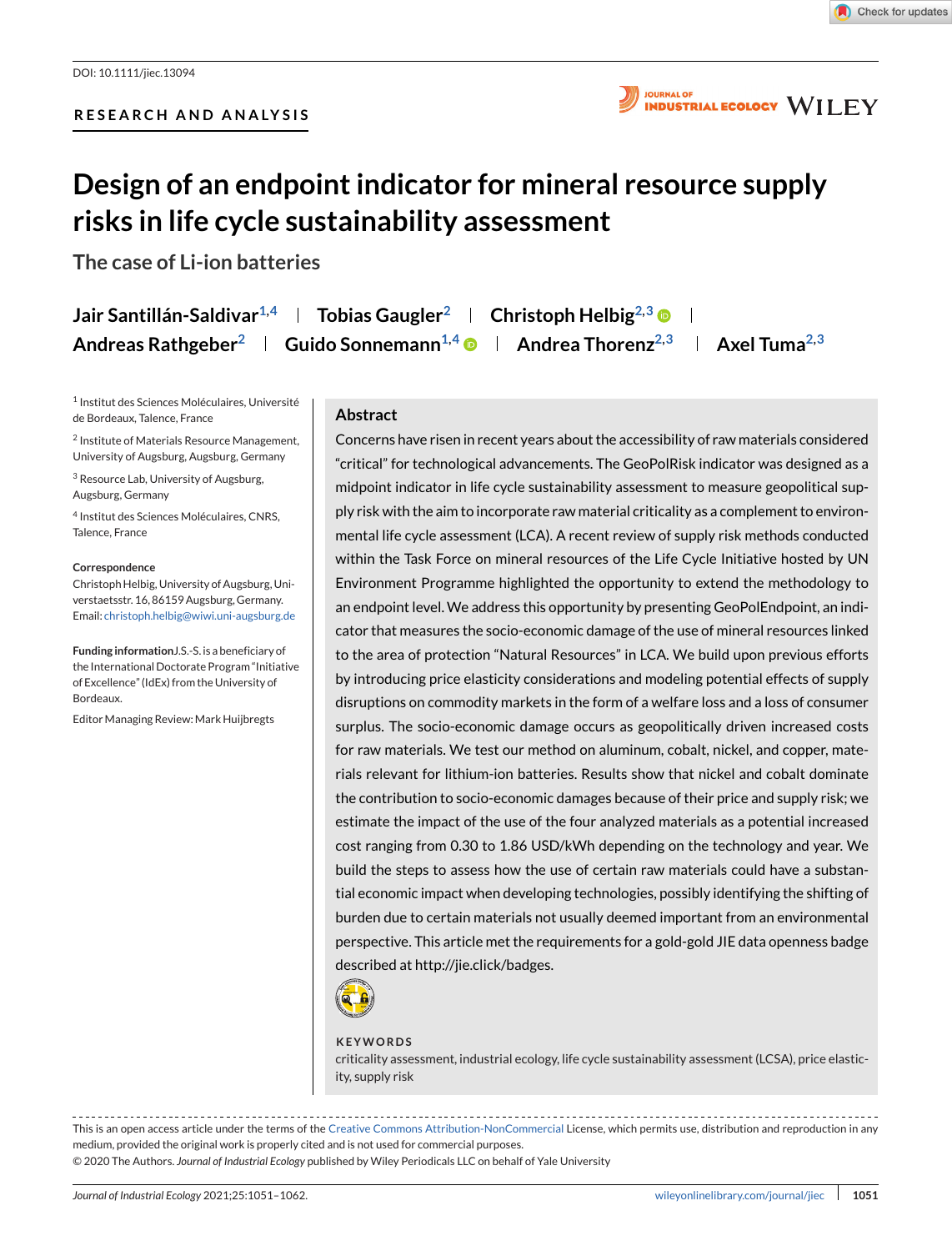# **1 INTRODUCTION**

Addressing concerns of limited accessibility, raw material criticality assessments are a complement to environmental life cycle assessments (LCAs) (Cimprich et al., [2019\)](#page-10-0). Traditionally, LCA focuses on the analysis of inputs and outputs and their potential environmental impacts associated to a product system (ISO, [2006\)](#page-10-0). Criticality considerations (Schrijvers et al., [2020\)](#page-11-0) were identified and included in LCA under the Life Cycle Sustainability Assessment (LCSA) framework to provide a socio-economic pathway to analyze resource utilization beyond classical environmental impact (Sonnemann, Gemechu, Adibi, De Bruille, & Bulle, [2015\)](#page-11-0).

Criticality approaches can be used next to other covering life cycle impacts of mineral resource use, namely depletion perspectives, future effort, or thermodynamic approaches (Sonderegger et al., [2020\)](#page-11-0). Product-level supply risk assessments provide this complementary perspective by assessing "outside-in" impacts: increased production costs or lost revenue due to production shutdowns, caused by a lack of mineral resource accessibility (Cimprich et al., [2019;](#page-10-0) Frischknecht et al., [2019\)](#page-10-0). ESSENZ (Bach, Berger, Finogenova, & Finkbeiner, [2019\)](#page-10-0) and GeoPolRisk (Gemechu, Helbig, Sonnemann, Thorenz, & Tuma, [2016\)](#page-10-0) are interim recommended or suggested methods for quantifying potential accessibility issues to raw materials related to short-term (typically up to 10 years) geopolitical and socio-economic aspects by the Task Force on Mineral Resources of the Life Cycle Initiative hosted by UN Environment (Berger et al., [2020, p.](#page-10-0) 805; Frischknecht et al., [2019\)](#page-10-0). However, these accessibility issues belong to the so-called midpoint level in LCA terminology, measuring an impact at an early stage of the cause–effect chain (Bare, Hofstetter, Pennington, & de Haes, [2000\)](#page-10-0). So far, there has been no applicable method to link midpoint-level supply disruptions (in equivalency units) to the endpoint-level socio-economic damage (in monetary units). Assessing the socio-economic damage on the endpoint level would allow a better comparison or aggregation of different midpoint impact categories. Therefore, our goal here is to estimate the socio-economic damage through the cause–effect chain of potential geopolitical supply disruptions for a better understanding the final tangible impacts of raw materials use.

As suggested by the ISO standard on LCA, the damage should be associated to a functional unit of any service-providing product (ISO, [2006\)](#page-10-0). Among current efforts related to the area of protection (AoP) "Natural Resources," the abiotic depletion potential (ADP) method explores the contribution of a product system to the depletion of mineral resources (Guinée & Heijungs, [1995;](#page-10-0) Van Oers, de Koning, Guinée, & Huppes, [2002;](#page-11-0) Van Oers & Guinée, [2016\)](#page-11-0), the LIME2 method quantifies future externalities of mineral resource use (Itsubo & Inaba, [2012\)](#page-10-0), and the surplus cost potential (SCP) explores cost increases of future resource extractions (Ponsioen, Vieira, & Goedkoop, [2014;](#page-10-0) Vieira, Ponsioen, Goedkoop, & Huijbregts, [2016\)](#page-11-0). However, these methods explore long-term scenarios and do not address resource accessibility considerations (Frischknecht et al., [2019\)](#page-10-0).

Reaching the endpoint level, or damage to the AoP "Natural Resources," requires the inclusion of a factor linking the endpoint category with the midpoint impacts. Such a linking factor is so far not modeled in any of the recommended supply risk methods (Cimprich et al., [2019\)](#page-10-0). Previous attempts to include economic importance, mass share, and substitutability into such a damage factor for mineral resources already incorporated the concept of vulnerability to supply disruptions (Helbig, Wietschel, Thorenz, & Tuma, [2016b\)](#page-10-0), but did not manage to quantify the economic damage of a supply disruption (Cimprich et al., [2017,](#page-10-0) [2018\)](#page-10-0).

We argue that supply disruption events are linked to monetary socio-economic damage through the following cause–effect chain: In the case of a geopolitical tension causing a supply disruption, the supply curve shifts, meaning that the commodity price increases and, at the same time, less material is traded on this partial market (Baumol & Blinder, [2015;](#page-10-0) McEachern, [2011;](#page-10-0) Varian, [2014\)](#page-11-0). Such a supply disruption is more likely for critical raw materials and it causes economic damage (Graedel & Reck, [2016\)](#page-10-0). In contrast, the demand curve does not move due to a supply disruption event, assuming that substitution options are not immediately available. Therefore, the new equilibrium after the event will be at a higher price. The price will remain on a higher level for as long as the disruption persists. All companies using the raw material for production purposes will be directly affected by these higher commodity prices. The details of managing the increased raw material costs lie outside the scope of this article, but the options include cost cutting for other expenses, selection of hedging measures, and, importantly, increasing sales prices and therefore consumer price increases (Fridgen, König, Mette, & Rathgeber, [2013\)](#page-10-0).

Despite this cause–effect chain being plausible in theory, its empirical evidence is difficult. Long-term price data series for commodity markets often do not help, because supply and demand curves usually cannot be observed directly as only the equilibrium price is determined on the stock exchange (Varian, [2014\)](#page-11-0). Supply curves change, for example, due to new exploration, depletion of mines, and new technologies. In normal circumstances, the supply is relatively stable, whereas the demand is strongly influenced by factors like global economic activity, monetary policy, technological changes, or trade policies. This yields to the fact that most equilibrium price changes are determined by changes in the demand and only allow to derive the slope of the supply curve. Nevertheless, Fu, Polli, and Olivetti [\(2019\)](#page-10-0) quantified long-run elasticities for three by-product metals. In contrast, here we examine events at which the raw material supply changes unexpectedly. The events we investigated are unexpected and, therefore, the risk of damage is not included in the market prices (Koch & Fenili, [2013\)](#page-10-0). By looking on specific events of supply disruptions, we estimate the slope of the demand curve. These events are natural catastrophes with documented effects on mining or processing activities; their risk on mineral production has been confirmed on the case of copper (Schnebele, Jaiswal, Luco, & Nassar, [2019\)](#page-11-0). The slope of the demand curve implies the economic damage: given a low slope, a reduction of the supply would only yield to a small increase in price and consequently a low reduction of welfare. In contrast, a high slope would imply sharply rising prices. This would result in a high wealth reduction on the demand side driven by a large consumer price increase.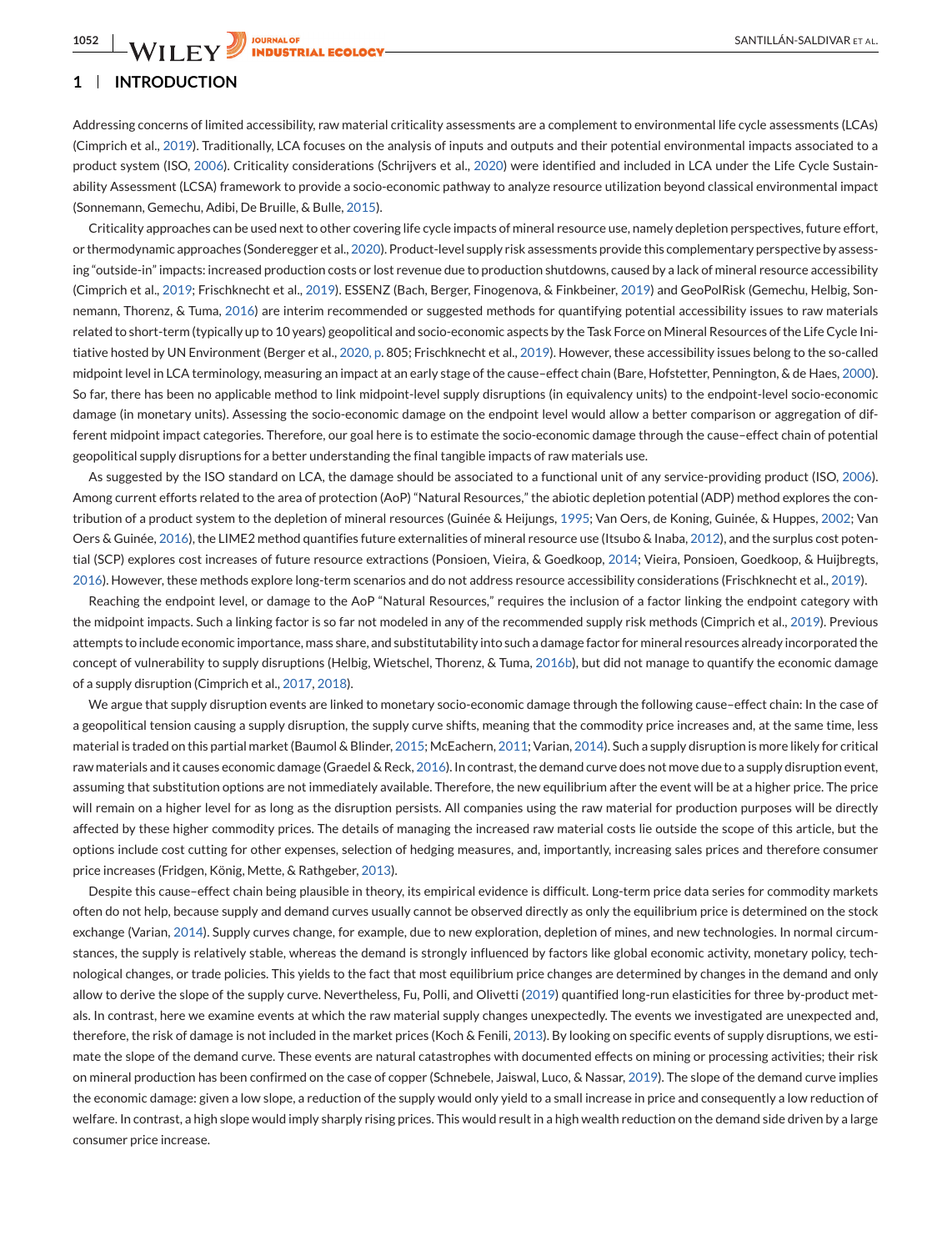t ne

mssess

Life Cycle Sustainability A

geopolitically driven supply

disruption

SANTILLÁN-SALDIVAR ET AL. **1053**<br>Al**i pourral de la colocy WII FV** Product **Material / Commodity** Material / Commodity Life Cycle Inventory Mass I Raw material cost Price Mass contribution I Raw materials cost contribution I Midpoint GeoPolRisk П Geopolitical Supply risk I I Endpoint I Potential increased cost due to

Potential increased cost

Price elasticity I

 $\blacksquare$ 

Cost Increase Factor

**FIGURE 1** Methodological pathway for the development of an endpoint indicator based on geopolitical supply risk considerations

aggregation

I

In this article, we quantify the potential socio-economic damage of geopolitical supply risks of four metals relevant to LIBs. LIB demand has increased in the past two decades primarily due to mobile consumer electronic devices. By now, LIB demand growth is determined by the growing market share of electric vehicles (Pillot, [2017\)](#page-10-0). Aluminum, cobalt, nickel, and copper are all required in LIB, as either current collectors or typical metals in cathode materials (Peters & Weil, [2016\)](#page-10-0). Cobalt, next to lithium, is a main contributor to supply risks of LIB materials (Helbig, Bradshaw, Wietschel, Thorenz, & Tuma, [2018\)](#page-10-0). The geopolitically driven increased costs are modeled as potential short-term increased costs on the product system of LIB due to unexpected supply disruptions for its raw materials. The GeoPolRisk method serves as the impact factor on the midpoint level and the slope of the demand curve (price elasticity) as the damage factor on the endpoint level. The GeoPolRisk method takes up the geopolitical risks addressed by criticality assessments and was originally developed and applied for a European case of critical metals (Gemechu et al., [2016\)](#page-10-0). In a later extension, the differentiation between the most often used dimensions of criticality assessments *likelihood of supply disruption* and *vulnerability* has been clarified (Cimprich et al., [2017\)](#page-10-0).

In the methods section, we first show the steps toward the calculations of midpoint GeoPolRisk factors. Furthermore, as part of our proposed methodological development, we provide the basis for the obtention of metal price elasticities of supply based on natural catastrophes and the corresponding endpoint calculations. With the aim to assess the contribution of four materials to the socio-economic damage attributed to the production of LIB, we later on present our results for Al, Co, Ni, and Cu from the perspective of a LIB producer within the Organization for Economic Co-operation and Development (OECD) country group. At last, we discuss the limitations and future perspectives of the novel methodology as an endpoint indicator to model the implications of resources supply risk in the AoP Natural Resources within the LCSA framework.

## **2 METHODS**

The proposed indicator is a function of the supply risk of a material at a global scale and its potential price variation facing a supply disruption. Figure 1 illustrates the path we follow to build the endpoint indicator for one resource in 1 year. In LCA, the functional unit represents the service provided by the product over its lifetime. Given the assumption that production is still possible despite the event, the damage of a geopolitical supply shortage is equivalent to the geopolitically driven increased costs for the production due to higher raw material costs. The result provides a damage value in monetary units related to specific raw materials and applicable for the assessed year. In this section, we present the application of the previously developed GeoPolRisk midpoint method to the case of LIB, the development of the new method components that will be integrated on the final endpoint calculation, and the required life cycle inventory data for two types of LIBs.

## **2.1 Midpoint indicator for geopolitical supply risk**

Our proposal takes on previous work on the integration of criticality considerations into LCSA (Sonnemann et al., [2015\)](#page-11-0). For a given material, year, and region, the GeoPolRisk method provides an indicator of the proportion of mass at risk in a life cycle taking into account the production concentration at global level and the import mix of the analyzed country or region (Cimprich et al., [2017\)](#page-10-0). The GeoPolRisk value is the product of the global production concentration and the weighted average of the political stability of trade partner countries and domestic production (Gemechu et al.,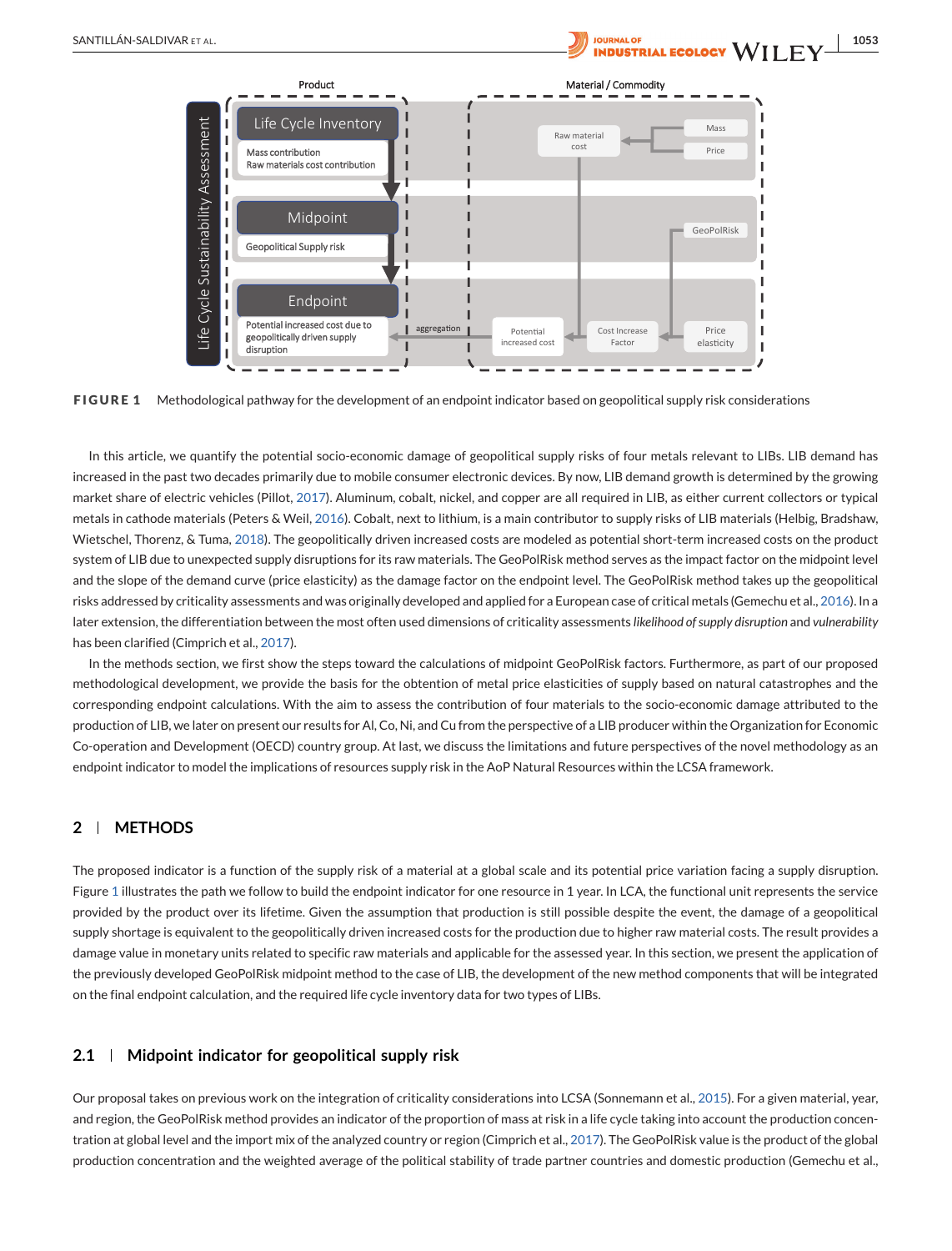<span id="page-3-0"></span>[2016\)](#page-10-0). The production concentration is given with the Herfindahl–Hirschman index (HHI), which is calculated as the sum of the squared production shares of each country. The weighted average of political stability is calculated as the sum of country-specific rescaled values of the Worldwide Governance Indicators in the dimension of political stability and absence of violence (WGI-PV) multiplied by the share of imports from that country of total imports and domestic production (Kaufmann, Kraay, & Mastruzzi, [2010\)](#page-10-0). Domestic production is considered free of risk in geopolitical terms (Helbig et al., [2016a\)](#page-10-0).

In order to develop an endpoint indicator based on the GeoPolRisk method, it becomes necessary to apply it at a larger scale because metals are traded in a global market. We apply the GeoPolRisk methodology to the group formed by the members of the OECD. The decision on the use of the OECD members as reference group is based on its design as a global network with high impact on economic, environmental, and social policies around the globe (OECD [2019a\)](#page-10-0); and for its focus on stimulating economic development and global trade (OECD, [2019b\)](#page-10-0). The adjusted formula for the global fraction at risk of a commodity for a given year to be further used and referenced in this article is determined by:

$$
GeoPol_{OECD}(a,t) = HHI(a,t) \cdot \overline{WGl_{OECD}(a,t)} = \frac{\sum_{c} p_c^2(a,t)}{P^2(a,t)} \cdot \frac{\sum_{c} g_c(a,t) \cdot f_{c,OECD}(a,t)}{p_{OECD}(a,t) + F_{OECD}(a,t)},
$$

where  $p_c$  is the production of a commodity in a country  $c$  and  $P=\sum_c p_c$  is the global production;  $g_c$  is the score of the country in the WGI-PV transformed to a 0-1 scale; *f<sub>cOECD</sub>* is the trade flow of a commodity from country *c* to the group of OECD countries and *F<sub>OECD</sub>* is the total import volume of OECD countries for the commodity;  $p_{OECD}$  is the production of a commodity in the group of the OECD countries; *a* is the resource; and *t* is the year.

The resulting indicator has no dimension and can be described as a weighted average of all export flows from producing countries in the world. The possible obtainable values range from 0 to 1: 0 meaning the non-existence of geopolitical risk and 1 representing that a 100% of the supply is at imminent disruption risk.

A set of three public databases is used to obtain the GeoPol<sub>OECD</sub> values in this study: The United States Geological Survey (USGS) database for production data (USGS, [2018\)](#page-11-0), the World Bank database for the World Governance Indicators (Kaufmann & Kraay, [2015\)](#page-10-0) and the UN Comtrade database for trade data of commodities around the globe (United Nations, [2019\)](#page-11-0).

## **2.2 Modeling of supply disruption impacts**

The potential price variation due to sudden supply disruption events is modeled based on the calculation of price elasticity values. The "price elasticity of demand" indicates the effect of a (marginal) price change of a commodity on the requested quantity. For this calculation, the quantity and world market price changes (in percentages) are set in relation to each other (Varian, [2014, p.](#page-11-0) 274):

Price elasticity of demand = 
$$
\frac{\% \text{ change in quantity } q}{\% \text{ change in price } p}
$$
.

To clarify this connection, the supply curve and the demand curve of a commodity are exemplarily sketched as straight lines in Figure 2a.

In case of a supply shortage, (A) the supply curve (1) shifts to supply curve (2) and as a result, (B) the price increases from p (1) to p (2). This leads to (C) a decline in demand from q (1) to q (2). The extent of the price increase—which corresponds to the slope of the (dotted) demand curve—results from the ratio between the change in quantity and the change in price. In our paper, proxies for price elasticity values are obtained from the study of the effect of short-term supply shortages on global commodity prices caused by natural disasters. Our central goal is to measure the price variation which results from a supply disruption. As a reduced offer leads to an increased price, buyers have to bear this increase in material costs. A price



**FIGURE 2** (a) Supply and demand curves and the consequences of a supply reduction. (b) Reduction of the consumer surplus and welfare loss as a result of an increased commodity price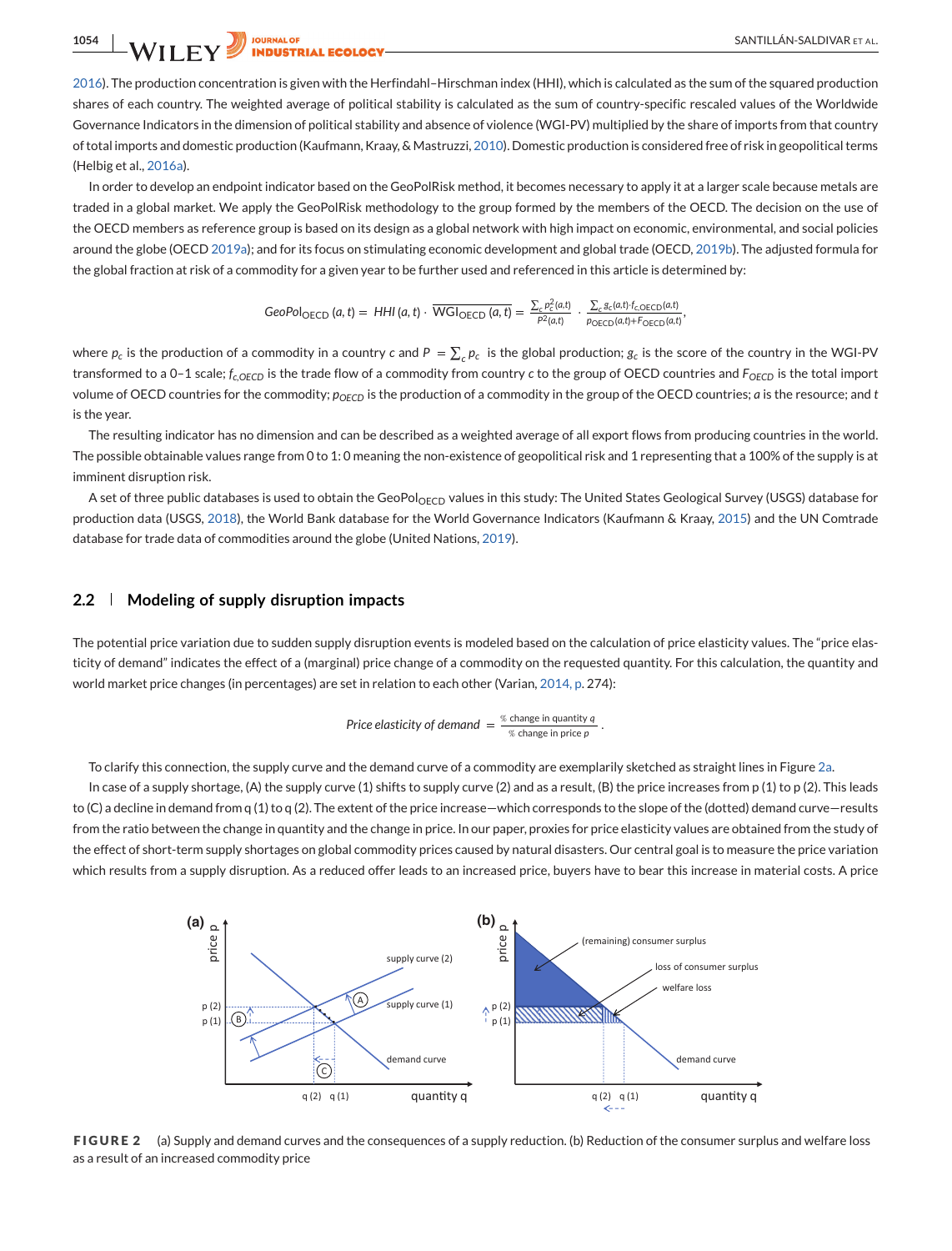SANTILLÁN-SALDIVAR ET AL. **1968 ANTILLÁN-SALDIVAR ET AL.** 1968 ANTILLÁN-SALDIVAR ET AL.

increase leads to the situation that some processors of the metals are not willing or able to buy the metal at that higher price. As a consequence, their profit is lost (cf. "welfare loss" in Figure [2b\)](#page-3-0). In addition, the remaining processors have to pay a higher price ("p (2)" instead of former price " $p(1)$ " in Figure [2b\)](#page-3-0), which results in a loss of consumer surplus.

The higher the slope of the demand curve, the larger the price jump and the more material processors are affected. Graphically spoken, a higher slope leads to a larger hypothenusis and consequently to a larger area of the triangle. In addition, remaining processors face higher factor costs and consequently also lose consumer surplus (Samuelson & Nordhaus, [2004\)](#page-11-0).

Therefore, we interpret this price change as a measure for economic damage on the raw material consuming industry. Hence, our model coincides with a change on the demand curve in the Walrasian equilibrium model (Varian, [2014\)](#page-11-0). For the purpose of LCSA, the slope of the demand curve serves as a mediating factor which can later on be integrated into the damage factor applied on the inventory.

To estimate the slope of the demand curve and therefore the impact of a supply shock, we focus on situations at which the supply changes due to external shocks. Natural disasters are situations where producers are forced to reduce their capacity, because the mines or the transportation infrastructure are destroyed (Benson & Clay, [2004\)](#page-10-0). For our study, it is irrelevant whether the infrastructure—which includes transport, power, and communications networks—is completely or only partially destroyed. In any case, the supply of the raw material is impaired. As a first step, we look at natural disasters during which mines were affected. For this purpose, the "NatCat" database of Munich Re [\(2019\)](#page-10-0) was used for identifying the dates and the type of each disaster (e.g., earthquake and tsunami, tropical cyclone, flood, and flash flood) as well as the affected country and the geographical coordinate of each natural disaster. On the other hand, the location of the mine as well as the prices of the commodities concerned are of interest. Mining data was taken from the annual Minerals Yearbook (USGS, [2018\)](#page-11-0). We use commodity prices from the London Metal Exchange (LME), which were obtained from the data provider Thomson Reuters [\(2019\)](#page-11-0). Both the spot price and the 3-month future contract were available as possible commodity prices, whereby we used the price with the higher liquidity for each commodity. Only events in which more than 1% of the global mining volume was affected are considered. For lower affected mining volumes, it can be assumed that their possible influence on the global price is negligible. In addition, the distance between the disaster and the affected mine should not be greater than 100 km measured by the great circle (longitude and latitude of event and mine). Furthermore, we focus on events that are followed by a price increase of the commodity affected. In the case of natural disasters whose occurrence can be predicted relatively well meteorologically (such as tropical cyclone), we also considered events where the related commodity's price increase can be observed even before the event itself. On the basis of these criteria, the natural disaster best fitting our criteria for each commodity is identified and the associated price changes are examined. On the one hand, the type of an event might play a role: For some event types (e.g., cyclones), their occurrence and location can already be predicted a few days in advance. In contrast, for example, the accurate future spread of a wildfire is more difficult to predict. The liquidity of the various commodity markets might also be relevant. If liquidity in a partial market is low, a price change could be delayed. For reference, price changes are analyzed from the five trading days before the event's occurrence until five trading days at the LME after the event has passed. The choice of these three points in time is based on the fact that an event might not only induce a price change on the day of its occurrence, but also a few days before or afterward.

In this paper, the question arises of how the commodity price changes when the supply changes. We use the natural catastrophes as past events with observed price changes and utilize the same elasticities for potential geopolitically driven supply disruptions resulting in geopolitically driven increased costs. Therefore, we define  $\varepsilon$  as the quotient of the change in price and the change in quantity. Hence, our  $\varepsilon$  is the inverse of the elasticity defined in formula (2). With our approach, it is possible to identify commodity-specific disasters and the associated short-term impact measured by the inverse price elasticity of demand specific to one material (*a*), which is defined as the percentage price change of the concerned metal divided by the percentage of global mining volume affected (Varian, [2014\)](#page-11-0).

## **2.3 Design of the GeoPolEndpoint indicator**

With the presented concepts, a formula that provides a measure of the socio-economic damage factor on the AoP Natural Resources under a Life Cycle perspective was designed:

GeoPolEndpoint<sub>OECD</sub> (*a*, *t*) = GeoPol<sub>OECD</sub> (*a*, *t*) × 
$$
\varepsilon_a
$$
 ×  $\bar{p}$  (*a*, *t*) = Cost increase factor (*a*, *t*) ×  $\bar{p}$  (*a*, *t*),

where  $\varepsilon_a$  is the inverse price elasticity of resource *a*, which we assume to be constant on the entire curve (isoelasticity; Sah & Wada, [2003\)](#page-10-0) and *p* is the average price of a resource *a* in year *t*. The product of  $\varepsilon_q$  and GeoPol<sub>OECD</sub> will be further referred as cost increase factor.

For resource *a* and year *t*, the result of this calculation is interpreted as an average cost increase of facing a sudden geopolitically driven supply disruption per unit of mass of the material under analysis. The measure implies the material flow at risk multiplied by the elasticity and the price. If the supply disruption occurs, the material flow is reduced by this amount, leading to a price increase defined by the elasticity. Hence, our indicator consists of the price increase times the volume leading to measure for the reduced consumer surplus (see Figure [2b\)](#page-3-0). Consequently, our measure approximates the potential loss in economic welfare of the material processing companies in OECD countries, if a supply disruption occurs. These damage factors are intended to be multiplied by the mass flows in an LCA inventory and provide a measure of the damage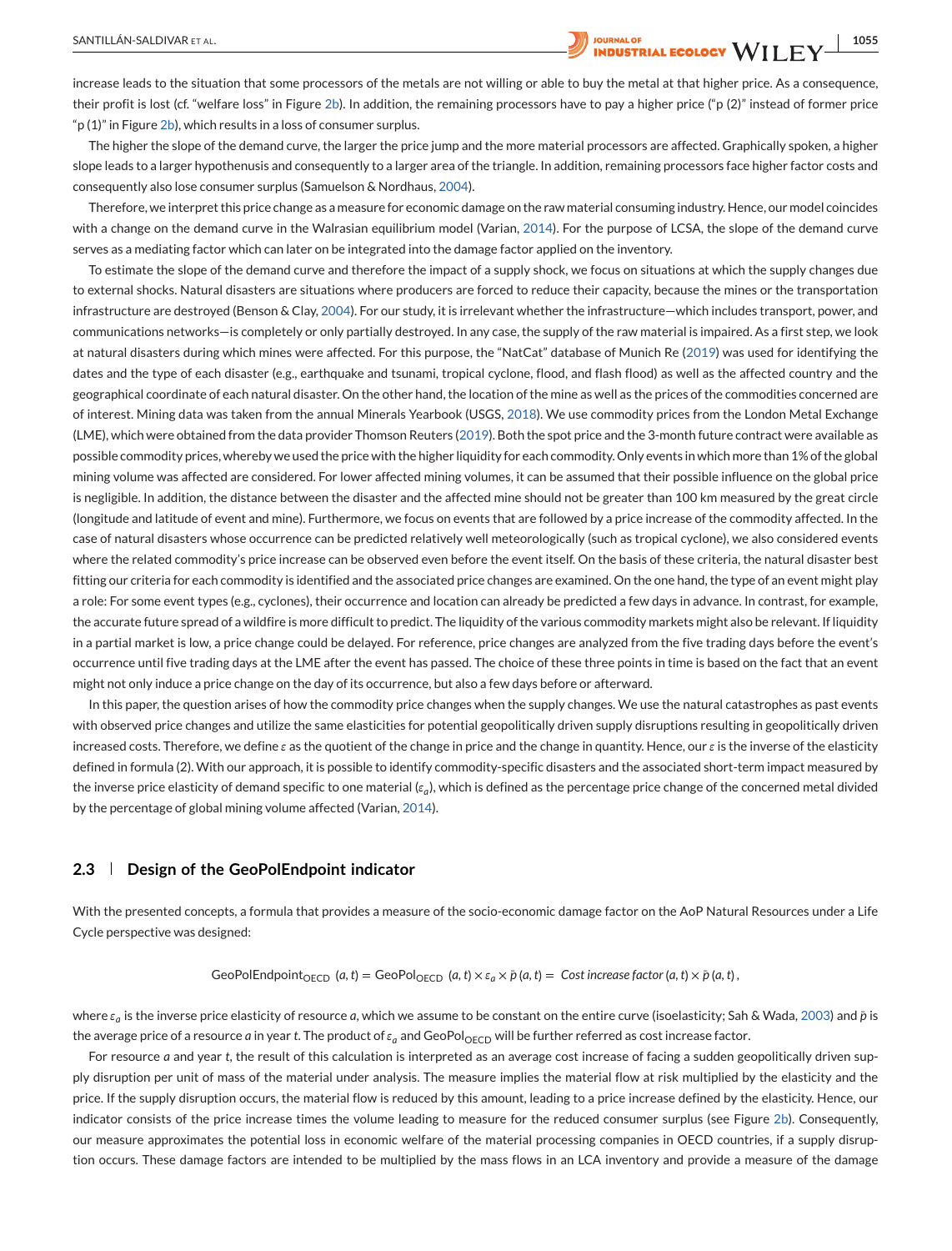#### <span id="page-5-0"></span>**TABLE 1** Mass contribution of selected chemical elements to the LCA inventory of LIB (Peters & Weil, [2016\)](#page-10-0)

| Element | Mass share<br>$NCA-C$ (%) | Mass share<br><b>NMC-C(%)</b> |
|---------|---------------------------|-------------------------------|
| Al      | 5.8                       | 3.5                           |
| Co      | 2.0                       | 5.4                           |
| Ni      | 10.7                      | 5.4                           |
| Cu      | 11.2                      | 16.5                          |

#### **TABLE 2** GeoPol<sub>OECD</sub> values for the four analyzed raw materials

| Raw material | GeoPol <sub>OECD</sub><br>2015 | GeoPol <sub>OECD</sub><br>2016 | GeoPol <sub>OECD</sub><br>2017 |
|--------------|--------------------------------|--------------------------------|--------------------------------|
| Bauxite (AI) | 0.023                          | 0.020                          | 0.019                          |
| Cobalt (Co)  | 0.080                          | 0.081                          | 0.097                          |
| Nickel (Ni)  | 0.015                          | 0.012                          | 0.014                          |
| Copper (Cu)  | 0.008                          | 0.014                          | 0.012                          |

caused by the use of the individual resource as part of LCSA. The geopolitically driven increased costs from all considered resources are summed at the end.

#### **2.4 Life cycle inventory for Li-ion battery case study**

Based on the inventory provided by Peters and Weil [\(2016\)](#page-10-0), Table 1 shows the mass contribution of aluminum, cobalt, nickel, and copper to the cells of LIB with nickel–cobalt–aluminum (NCA-C) or nickel–manganese–cobalt (NMC-C) cathode active material, both with graphite anode material. NCA-C battery cells are calculated with an energy density of 133.1 Wh/kg, NMC-C of 130.4 Wh/kg (Peters & Weil, [2016\)](#page-10-0). For a more general discussion of supply risks associated with LIB materials, see Helbig et al. [\(2018\)](#page-10-0).

The average prices of 2017 for the four metals range in between 1.97 USD/kg for aluminum and 55.6 USD/kg for Cobalt. Nickel and copper have been traded in 2017 at 10.5 USD/kg and 6.17 USD/kg, respectively. Prices refer to LME market prices (Thomson Reuters, [2019\)](#page-11-0). The same prices are used for the calculation of price elasticity proxies. Cobalt prices doubled from 25.5 USD/kg in 2016. Calculated price averages for Al, Co, Ni, and Cu, for the years 2015–2017 can be found as part of the Supporting Information.

# **3 RESULTS**

The proposed endpoint indicator is applied to four materials in the supply chain of LIB from an OECD perspective. Subsequently, the obtained results at midpoint and endpoint levels will be compared with the inventory in order to assess the overall contribution of the four focus materials to the supply risk and to the socio-economic damage attributable to LIB.

## **3.1 Geopolitical supply risk**

Based on the GeoPolRisk methodology, the GeoPol<sub>OECD</sub> values of the four selected raw materials are calculated for the years 2015, 2016, and 2017. The overall results can be identified in Table 2.

In the case of aluminum, GeoPol<sub>OECD</sub> values obtained for 2015, 2016, and 2017 are 0.023, 0.020, and 0.019, respectively. The contribution to the supply risk is attributed to the increasing participation of Russia, the Middle East, and China in the import shares for OECD members. Bauxite is used for the calculation of the GeoPolRisk indicator to guarantee a consistency with the elasticity values, which was calculated for an event that affected bauxite production. GeoPol values could, of course, also be calculated for aluminum smelting countries, or as aggregated values for multistage supply chains as shown at the example of petrochemical supply chains by Helbig et al. [\(2016a\)](#page-10-0). Results for cobalt (0.080, 0.081, and 0.097) are explained by a highly concentrated production in countries outside of the OECD, with DR Congo being the main producer with a strong and increasing participation in the global market. Additionally, the contribution from countries included in the OECD decreased in the last analyzed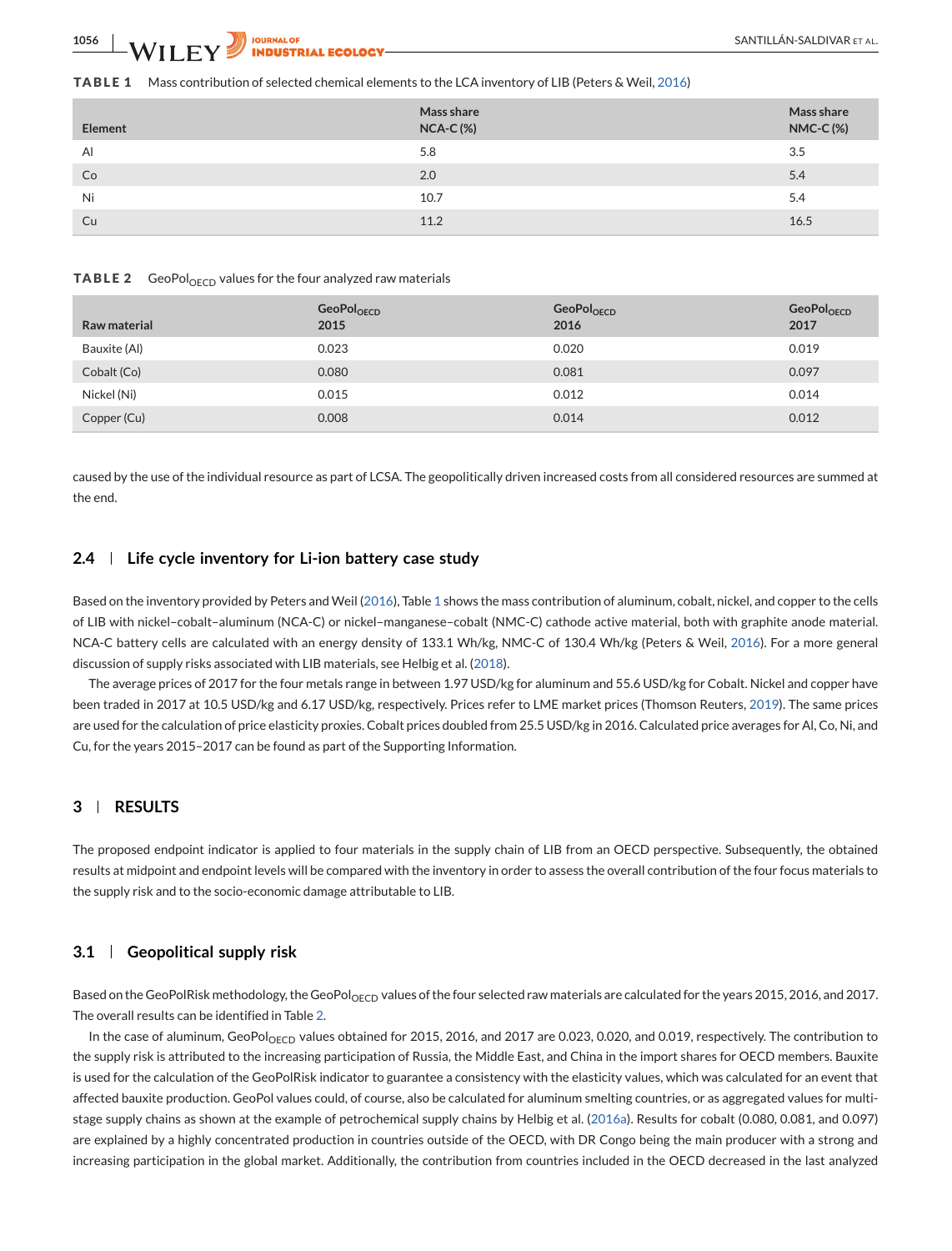<span id="page-6-0"></span>

#### **TABLE 3** Specification of events and affected mines

| Type of event          | <b>Country affected</b> | <b>Commodity affected</b> | Distance between<br>event and mine (km) |
|------------------------|-------------------------|---------------------------|-----------------------------------------|
| Cyclone, storm surge   | India                   | Aluminum                  | 67                                      |
| Hurricane, storm surge | Cuba                    | Cobalt                    | 57                                      |
| Typhoon, landslide     | Philippines             | Nickel                    | 36                                      |
| Flood                  | Romania                 | Copper                    | 41                                      |

**TABLE 4** Effect of events on the proxied price elasticity of demand of the four analyzed commodities

| Commodity       | 5 days before $(t = -5)$ | At event day $(t=0)$ | 5 days after ( $t = +5$ ) |
|-----------------|--------------------------|----------------------|---------------------------|
| <b>Aluminum</b> | 0.01                     | 0.04                 | 0.03                      |
| Cobalt          | 0.00                     | 0.81                 | 0.24                      |
| Nickel          | 0.11                     | 0.37                 | 0.34                      |
| Copper          | $-0.29$                  | 0.21                 | 0.24                      |

year. The production of nickel and copper is relatively well distributed around the globe with strong participation of members from the OECD. Therefore, the supply risk of these materials is substantially lower in comparison to the first two (0.015, 0.012, and 0.014 for nickel; 0.008, 0.014, and 0.012 for copper).

# **3.2 Price elasticity**

Following the modus operandi described in the method section we identified events that led to a supply shortage of the four commodities investigated. These events are specified in Table 3 and introduced in more detail below. For disasters that are moving events, such as tropical cyclones, we define that the location of the event is the place where the storm hits land. This approach is reasonable since a tropical cyclone has the greatest destructive power at this point before it then quickly weakens inland.

For aluminum, we determine the effects of cyclone Hudhud and the associated storm surge. The event occurred in India on October 13, 2014 and impacted 16.94% of global bauxite mining volume (USGS, [2018\)](#page-11-0). A natural catastrophe impacting aluminum smelting was not found. The effects of the Hudhud disruption can, however, be seen even in the next supply chain level for aluminum, for which the proxy for the price elasticity of demand within the five trading days before the event was 0.01, the estimated elasticity on the day of the event was 0.04. In the five trading days after the event, it was 0.03.

Hurricane Matthew and the subsequent storm surge had an impact on the production of cobalt in Cuba (global mining volume affected: 2.23%). This event, which started on October 4, 2016, only had an estimated impact on the day of the event itself, at 0.81. In the subsequent five trading days, a proxy of 0.24 was determined. This may be because the extent of the damage only becomes evident after the event. Another explanation is that the information about the production decline only reached the market participants with a delay.

Typhoon Parma (Pepeng) crossed the Philippines on October 5, 2009, leading to a decline in nickel ore production (global mining volume affected: 4.12%). Already in the analyzed timeframe before the event, a 0.11 increase in the price elasticity was proxied. The event day was characterized by an increase in price elasticity of 0.37. The increase during the five trading days after the event was 0.34.

A flood on July 4, 2005 had an impact on copper mining in Romania, accounting for 4.66% of global mining volume. The fact that a negative value (−0.29) was calculated for the period of five trading days prior to this event indicates that the impact of this storm had not been anticipated. It can be assumed that there has been an expansion in supply or that demand has decreased before the event. On the day of the event itself, the proxy for the price elasticity of demand was 0.21. We additionally observed an increase of 0.24 on the five following trading days.

Table 4 summarizes the commodity-specific proxy for elasticity.

# **3.3 Overall results**

After integrating GeoPol<sub>OECD</sub> values and proxies for price elasticities for the metals, cobalt shows the highest socio-economic risks for OECD countries due to geopolitical supply disruptions. Not only is cobalt most exposed to geopolitical supply disruptions because of its high production concentration and low mining volume inside OECD countries; it is also most vulnerable to supply disruptions, showing the highest positive price elasticity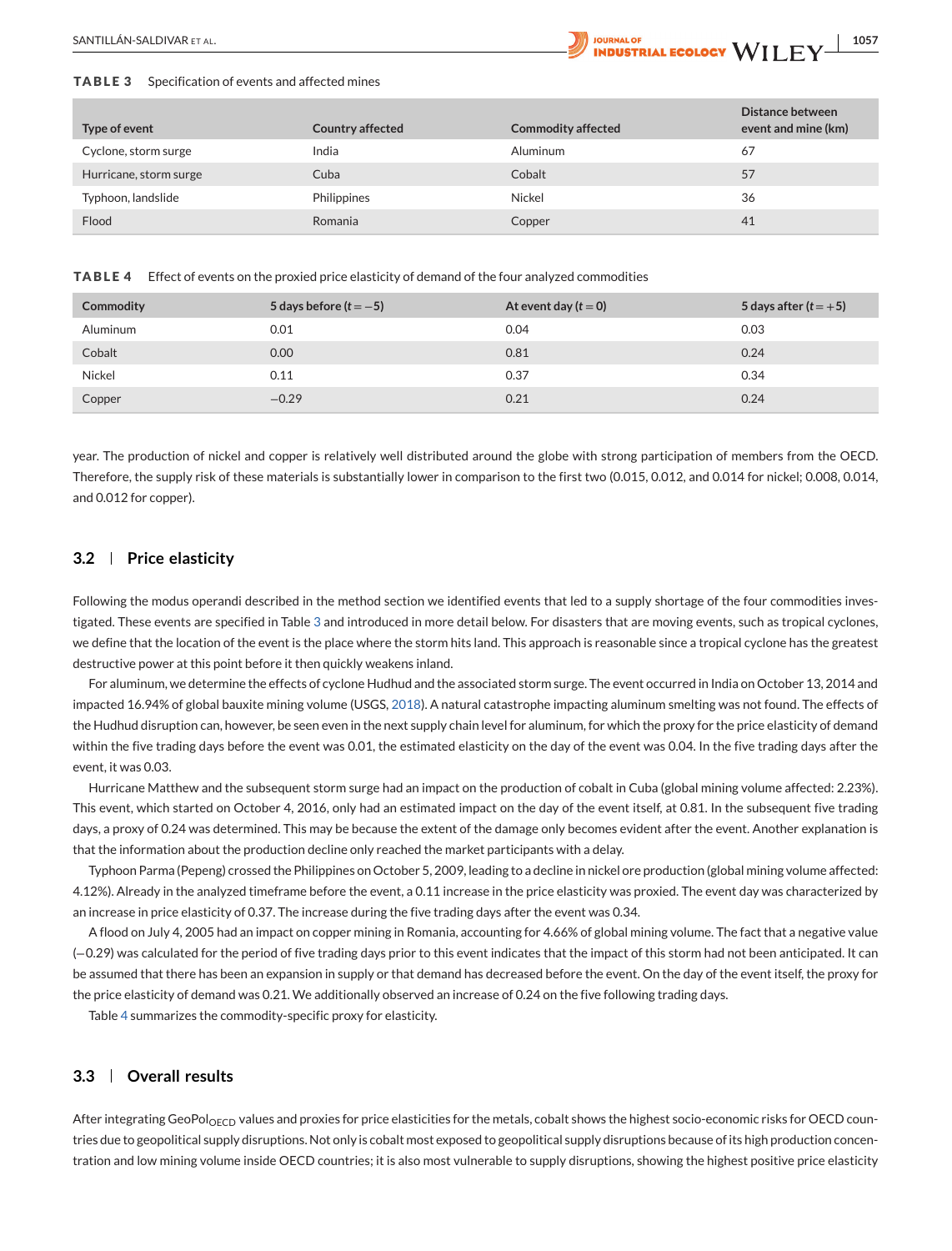

**FIGURE 3** Cost increase factors for Al, Co, Ni, and Cu in 2015, 2016, and 2017. Plot is in a double logarithmic scale. Underlying data used to create this figure can be found in the Supporting Information

to a short-term event. Figure 3 gives a graphical representation of these patterns, using the elasticity at the event day from Table [4.](#page-6-0) Note that the proxy for price elasticity is calculated as a general factor for each metal and is assumed not to be dependent on the year of analysis.

We interpret the product of the GeoPol<sub>OECD</sub> and the elasticity at event day as the relative cost increase caused by the geopolitical supply risk of the metal. If price elasticities 5 days before the event date are also considered, it appears that these proxies are substantially lower than on the event day itself. It can be assumed that the importance of this time window is of lower priority. The proxy elasticities 5 days after the event day are, in general, lower than on the event day itself. We assume that these elasticity values tend to be relatively higher if the negative effects of the event turn out to be greater than expected on the day of the event itself.

Aluminum and copper share cost increase factors with values that range from 0.0008 to 0.001 and 0.0017 to 0.003, respectively, followed by nickel with a range from 0.0042 to 0.0055. However, the value for cobalt ranges from 0.065 in 2015 to 0.079 in 2017. This difference in the values is further extended with the calculation of the GeoPolEndpoint factor, which results from the product of the cost increase factor and the average price of the materials.

The smallest GeoPolEndpoint value is attributed to aluminum with a relative damage at the endpoint level of 1.69, 1.45, and 1.63 USD/t-Al (for 2015, 2016, and 2017 respectively;  $1 t = 1,000$  kg), followed by copper with corresponding values of 9.33, 14.8, and 15.5 USD/t-Cu. Increased endpoint factors are obtained for nickel and cobalt, with 65.4, 41.0, and 53.0 USD/t-Ni for nickel and 1860, 1690, 4370 USD/t-Co for cobalt. The overall socio-economic damage at endpoint level attributable to the supply risk of Al, Co, Ni, and Cu in NCA is equivalent to 1.78%, 1.83%, and 3.13% of the total costs of these materials in the battery inventory for the years 2015, 2016, and 2017, respectively. For the case of NMC, this overall contribution to the damage is higher, comparable to 3.37%, 3.48%, and 5.20% of their cost.

Figure [4](#page-8-0) shows the relative contribution of aluminum, cobalt, nickel, and copper to the raw material costs in the battery cell and the socioeconomic damage at endpoint level, obtained as the product of the GeoPolEndpoint value, the mass share, and energy density.

From an inventory perspective, the mass share of copper and nickel is superior to aluminum and cobalt in the case of NCA. While the mass share of copper is even higher in the case of NMC, cobalt and nickel have a similar contribution in the latter case (see Table [1\)](#page-5-0). In terms of raw materials cost, the relevance of cobalt and nickel becomes evident, especially in the year 2017 when an increase on the price of cobalt makes its cost share more dominant in the LIB inventory.

The relative contribution of the raw materials to the supply risk assessment has remained stable over the analyzed period. However, the GeoPol<sub>OECD</sub> indicator for cobalt emerges as a reflection of the supply chain of this material, for which a large percentage of its production is located in high risk countries. Results at endpoint-level rank cobalt as of even greater importance in the assessment of socio-economic damages, representing between 82% and 92% of the total damage associated with Al, Co, Ni, and Cu in NCA (values for 2015 and 2017), nickel also plays a role in this case with a smaller share, attributable to a high contribution in mass and having a relevant GeoPol<sub>OECD</sub> value. For the case of NMC, however, the effect of cobalt displaces the contribution of the other materials, making them negligible in comparison for the case of NMC. In absolute terms, we can model the economic impact of the use of Al, Co, Ni, and Cu as a potential increased cost of materials for the production of LIBs: in the case of NCA, this cost is calculated as 0.34, 0.30, and 0.72 USD/kWh for the years 2015, 2016, and 2017 respectively; contrastingly, the increased cost for NMC is 0.81, 0.74, and 1.86 USD/kWh.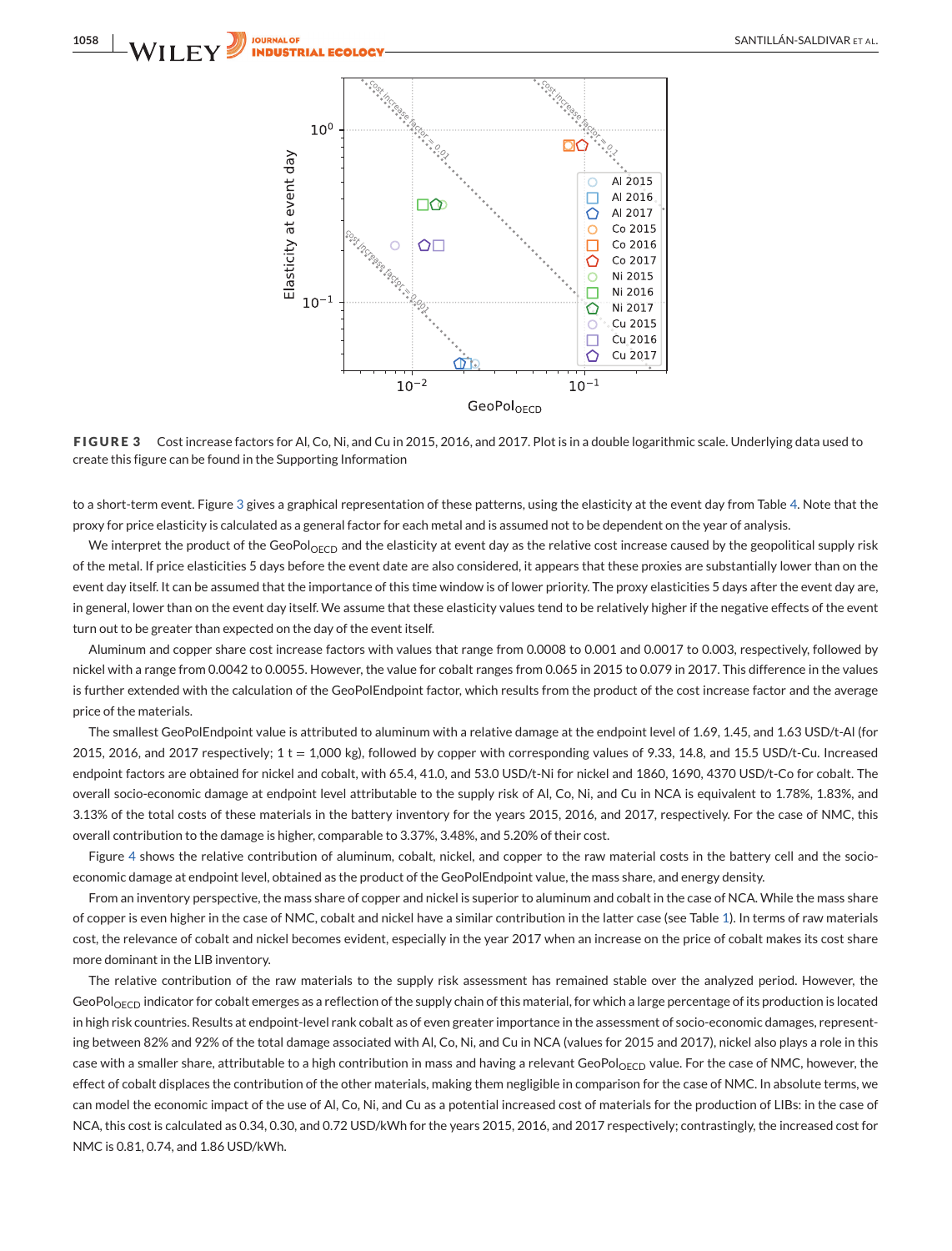<span id="page-8-0"></span>



# **4 DISCUSSION**

The GeoPolRisk method is designed as a regionally differentiated tool to complement LCAs for decision-making processes based on accessibility to Natural Resources, specifically mineral resources. The extension of the method to an endpoint indicator represents a challenge because price considerations for minerals are usually given at a global scale. Therefore, for this first application of the GeoPolEndpoint method, the selection of the OECD country members as a reference group was based on their active participation in the global economy. This decision opens an opportunity to assess the GeoPolEndpoint results from different perspectives; taking advantage of the versatility provided by the regional approach of the GeoPolRisk method, future applications could also focus on other country groups given that these could be considered to have a relevant role in global economy and trade market. The perspective of non-OECD countries could also include the possibility of actually profiting from increased commodity prices, in particular for exporting countries. In this article, however, we follow the argument that higher commodity prices lead to higher consumer prices and therefore a welfare loss.

This first application of the GeoPolEndpoint methodology focuses on LIB. This case study was selected given the availability of information related to the estimation of price elasticity for a large portion of the materials present in the used inventories: 29.7% wt in the case of NCA and 30.9% wt for NMC. Based on the inventories, a main future challenge is the obtention of elasticity values for lithium and manganese; these, despite not being great contributors in mass, could become relevant sources of socio-economic damage when assessing supply risk or subsequent potential increased cost, similar to cobalt.

The main challenge when designing the method is the obtention of elasticity values as these are calculated based on event studies; therefore, these results are not yet statistically significant. The use of a small set of datapoints forces us to assume isoelasticity of the demand function in order to apply the obtained values in the presented endpoint method (Sah & Wada, [2003\)](#page-10-0). The analysis of other types of events like earthquakes, volcanic activity, and wildfire, that also cause supply disruption is encouraged to study effects on the prices of commodities. From the analyzed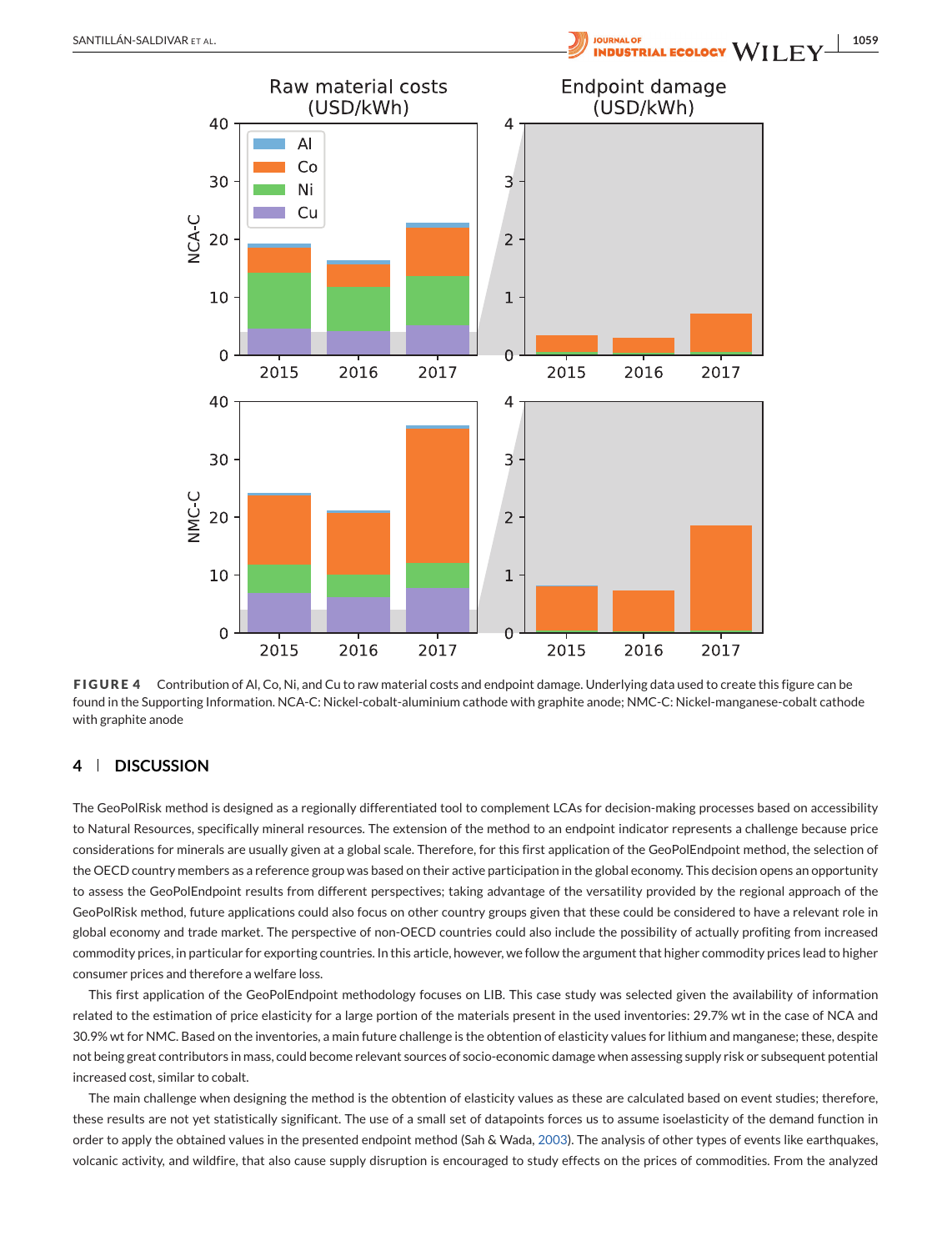events, it is relevant to consider the timeframe in which their effects are visible in the global market. Sudden price variations were explored from the five trading days before the event's occurrence until five after the event has passed to capture all possible outcomes. Some predictable events could produce price variations before occurrence, and sudden disruptions could only take effect on the price at later dates. Future assessment of events that cause supply disruption should be studied considering this approach.

Some efforts have been made to develop resource scarcity indicators in LCA. Among these, some examples include the ADP method for resource depletion (Guinée & Heijungs, [1995;](#page-10-0) Van Oers et al., [2002;](#page-11-0) Van Oers & Guinée, [2016\)](#page-11-0), the LIME2 method to quantify future externalities of resource use (Itsubo & Inaba, [2012\)](#page-10-0), and the SCP method for future mineral extraction costs (Ponsioen et al., [2014;](#page-10-0) Vieira et al., [2016\)](#page-11-0), all focused on a long-term perspective. Unlike other methods designed to assess the increase in scarcity of resources, the GeoPolRisk method (midpoint) and the GeoPolEndpoint method (endpoint) are based on the integration of criticality considerations in LCA through the LCSA framework (Sonnemann et al., [2015\)](#page-11-0). The causes and effects of criticality considerations are analyzed in the short term; a continuous assessment of the geopolitical supply risk of raw materials is required to provide up to date information. Data for the midpoint factor from production and trade data can be updated annually. Data on elasticities can be updated once relevant natural disasters are added to the respective databases, which cannot be regular due to the stochastic nature of disasters.

Our method provides results based on resource supply risk and with a focus on primary production of the analyzed materials. In a recent publication by Santillán-Saldivar et al. [\(2021\)](#page-11-0), the effect of recycling as a risk mitigation strategy is explored and a method is provided to better estimate the geopolitical supply risk taking into consideration the domestic recycling activities. A further integration of these proposed methods could serve to estimate the potential economic benefits or costs of implementing risk mitigation strategies such as recycling or substitution.

In absolute terms and based on the GeoPolEndpoint method, the potential geopolitically driven increased cost for the use of Al, Co, Ni, and Cu in LIB represents between 1.7% and 3.1% of the materials cost in the original inventory for NCA and between 3.3% and 5.2% for NMC. As part of this substantial percentage, it is possible to identify the increasing relevance of cobalt and nickel when moving from the original mass and cost contribution in the life cycle inventory, through the geopolitical supply risk and to the GeoPolEndpoint values. In contrast, the contribution of copper and aluminum to the potential geopolitically driven increased cost becomes negligible, despite their mass contribution to the inventory. These results are mainly caused by the prices and geopolitical supply risk which are assumed independent for purposes of the method.

# **5 CONCLUSION**

In this article, we designed an endpoint indicator for studying the implications of mineral resources supply risk in the AoP Natural Resources based on the GeoPolRisk method within the LCSA framework.With this enhancement, we address an area of methodological development identified in the work of the Life Cycle Initiative Task Force on Mineral Resources: linking the midpoint-level supply risk indicators to endpoint-level socio-economic damages in LCSA due to the geopolitically driven increased costs (Berger et al., [2020;](#page-10-0) Sonderegger et al., [2020\)](#page-11-0). We tested our method on aluminum, cobalt, nickel, and copper, four raw materials relevant to the inventory of LIBs. We used the inventory information from NCA and NMC batteries and applied the novel methodology for the years 2015 to 2017 from the perspective of battery producers in the OECD country members. With the developed method, we build steps to assess how the use of certain raw materials could have a substantial economic impact when developing new technologies. We identify the possible shifting of burden from environmental damages, in particular in relation to climate change impacts for low carbon solutions, to new economic costs due to supply constraints.

Similar to other assessments of material criticality, our method faces data limitations, particularly in terms of price elasticity, primary production, and commodity trading (e.g., as reflected in the focus on four key materials that represent about 30% of the mass in the inventory of LIB). Subsequent efforts should be focused on obtaining more comprehensive data on supply disruption produced by different events forming the base to obtain proxy price elasticity values for other relevant materials. Further applications of the methodology could also analyze results from different perspectives and study a procedure to better aggregate countries. Application of the GeoPolEndpoint method is encouraged for the assessment of socio-economic impacts from the point of view of the European Union, the Asia-Pacific Cooperation, or non-OECD countries, among others.

Our designed endpoint methodology aims to quantify the effect of the use of mineral resources in the AoP Natural Resources by providing geopolitically driven increased costs, a socio-economic indicator measured in monetary units proposed as complement to LCA and within the LCSA framework. With the newly introduced method, we build the steps to assess how the use of certain raw materials could have a significant economic impact when developing new technologies, therefore providing a new decision-making tool based on the integration of criticality considerations to life cycle sustainability assessment.

## **CONFLICT OF INTEREST**

The authors declare no conflict of interest.

#### **ACKNOWLEDGMENTS**

Open access funding enabled and organized by Projekt DEAL.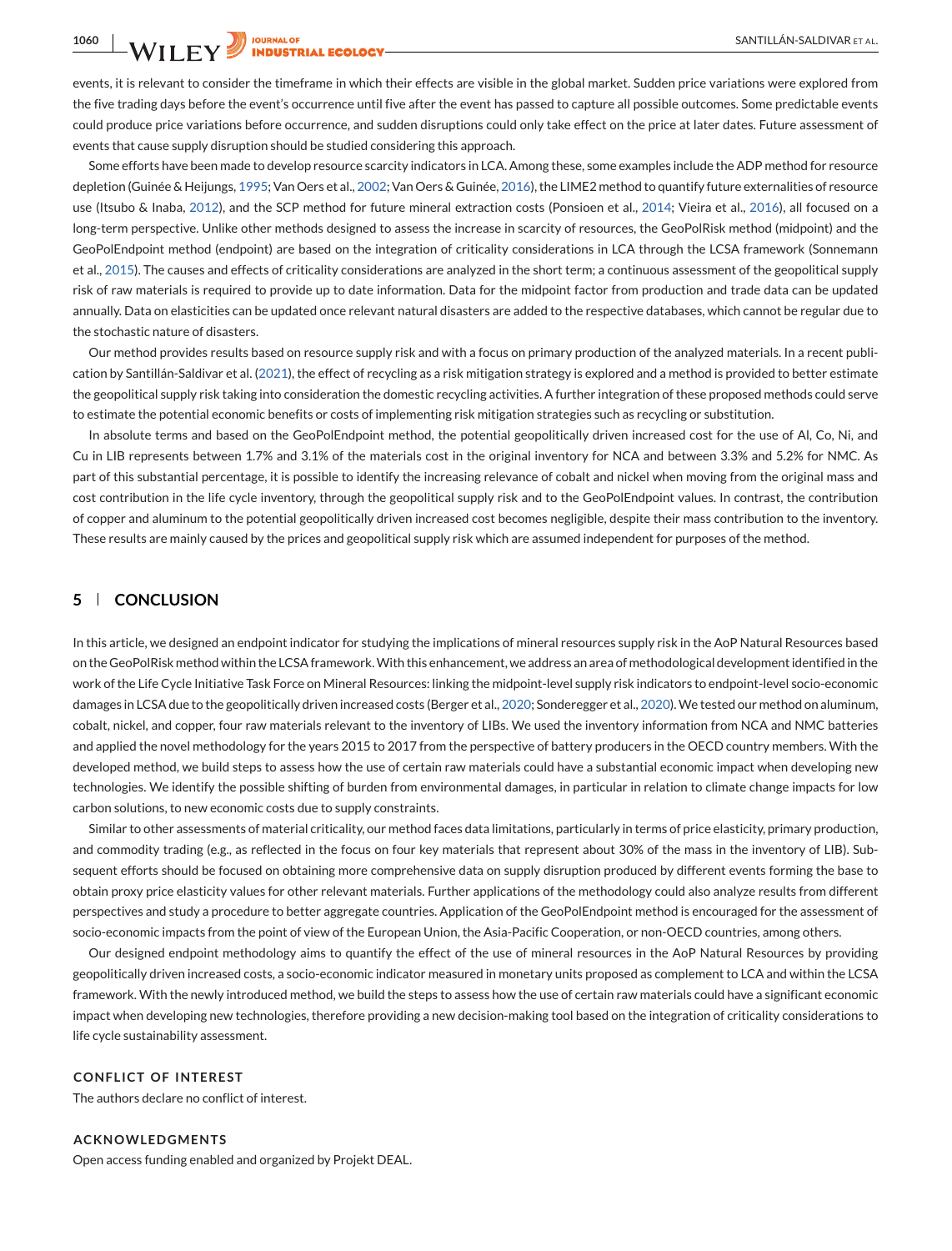<span id="page-10-0"></span>

## **ORCID**

*Christoph Helbig* <https://orcid.org/0000-0001-6709-373X> *Guido Sonneman[n](https://orcid.org/0000-0003-2581-1910)* <https://orcid.org/0000-0003-2581-1910>

#### **REFERENCES**

- Bach, V., Berger, M., Finogenova, N., & Finkbeiner, M. (2019). Analyzing changes in supply risks for abiotic resources over time with the ESSENZ method—A data update and critical reflection. *Resources*, *8*(2), 83. <https://www.mdpi.com/2079-9276/8/2/83>
- Bare, J. C., Hofstetter, P., Pennington, D. W., & de Haes, H. A. U. (2000). Midpoints versus endpoints: The sacrifices and benefits. *The International Journal of Life Cycle Assessment*, *5*(6), 319–326. <http://link.springer.com/10.1007/BF02978665>
- Baumol, W. J., & Blinder, A. S. (2015). *Microeconomics: Principles and policy*. Toronto, Canada: Nelson Education.
- Benson, C., & Clay, E. (2004). *Understanding the economic and financial impacts of natural disasters*. Washington, DC: The World Bank. Retrieved from <http://elibrary.worldbank.org/doi/book/10.1596/0-8213-5685-2>
- Berger, M., Sonderegger, T., Alvarenga, R., Bach, V., Cimprich, A., Dewulf, J., ... Young, S. B. (2020). Mineral resources in life cycle impact assessment: Part II – Recommendations on application-dependent use of existing methods and on future method development needs. *The International Journal of Life Cycle Assessment*, *25*(4), 798–813. <http://link.springer.com/10.1007/s11367-020-01737-5>
- Cimprich, A., Bach, V., Helbig, C., Thorenz, A., Schrijvers, D., Sonnemann, G., ... Berger, M. (2019). Raw material criticality assessment as a complement to environmental life cycle assessment: Examining methods for product-level supply risk assessment. *Journal of Industrial Ecology*, *23*(5), 1226–1236. <https://onlinelibrary.wiley.com/doi/abs/10.1111/jiec.12865>
- Cimprich, A., Karim, K. S., & Young, S. B. (2018). Extending the geopolitical supply risk method: Material "substitutability" indicators applied to electric vehicles and dental X-ray equipment. *The International Journal of Life Cycle Assessment*, *23*(10), 2024–2042. <http://link.springer.com/10.1007/s11367-017-1418-4>
- Cimprich, A., Young, S. B., Helbig, C., Gemechu, E. D., Thorenz, A., Tuma, A., & Sonnemann, G. (2017). Extension of geopolitical supply risk methodology: Characterization model applied to conventional and electric vehicles. *Journal of Cleaner Production*, *162*, 754–763. [http://linkinghub.elsevier.com/retrieve/pii/](http://linkinghub.elsevier.com/retrieve/pii/S0959652617312337) [S0959652617312337](http://linkinghub.elsevier.com/retrieve/pii/S0959652617312337)
- Fridgen, G., König, C., Mette, P., & Rathgeber, A. W. (2013). Die Absicherung von Rohstoffrisiken Eine Disziplinen übergreifende Herausforderung für Unternehmen. *Schmalenbachs Zeitschrift Für Betriebswirtschaftliche Forschung*, *65*(2), 167–190. <http://link.springer.com/10.1007/BF03372878>
- Frischknecht, R., Jolliet, O.,Mila i Canals, L., Berger,M., Fantke, P., Grant, T., . . . Verones, F. 2019. Global guidance on environmental life cycle impact assessment indicators: Volume 2. Life Cycle Initiative, hosted by UN Environment.
- Fu, X., Polli, A., & Olivetti, E. (2019). High-resolution insight into materials criticality: Quantifying risk for by-product metals from primary production. *Journal of Industrial Ecology*, *23*(2), 452–465. <https://onlinelibrary.wiley.com/doi/abs/10.1111/jiec.12757>
- Gemechu, E. D., Helbig, C., Sonnemann, G., Thorenz, A., & Tuma, A. (2016). Import-based indicator for the geopolitical supply risk of raw materials in life cycle sustainability assessments. *Journal of Industrial Ecology*, *20*(1), 154–165. <https://doi.org/10.1111/jiec.12279>
- Graedel, T. E., & Reck, B. K. (2016). Six years of criticality assessments: What have we learned so far? *Journal of Industrial Ecology*, *20*(4), 692–699. [https:](https://doi.org/10.1111/jiec.12305) [//doi.org/10.1111/jiec.12305](https://doi.org/10.1111/jiec.12305)
- Guinée, J. B., & Heijungs, R. (1995). A proposal for the definition of resource equivalency factors for use in product life-cycle assessment. *Environmental Toxicology and Chemistry*, *14*(5), 917–925. <https://doi.org/10.1002/etc.5620140525>
- Helbig, C., Bradshaw, A. M., Wietschel, L., Thorenz, A., & Tuma, A. (2018). Supply risks associated with lithium-ion battery materials. *Journal of Cleaner Production*, *172*, 274–286. <http://linkinghub.elsevier.com/retrieve/pii/S0959652617324228>
- Helbig, C., Gemechu, E. D., Pillain, B., Young, S. B., Thorenz, A., Tuma, A., & Sonnemann, G. (2016a). Extending the geopolitical supply risk indicator: Application of life cycle sustainability assessment to the petrochemical supply chain of polyacrylonitrile-based carbon fibers. *Journal of Cleaner Production*, *137*, 1170– 1178. <https://doi.org/10.1016/j.jclepro.2016.07.214>
- Helbig, C., Wietschel, L., Thorenz, A., & Tuma, A. (2016b). How to evaluate raw material vulnerability An overview. *Resources Policy*, *48*, 13–24. [http:](http://linkinghub.elsevier.com/retrieve/pii/S0301420716300083) [//linkinghub.elsevier.com/retrieve/pii/S0301420716300083](http://linkinghub.elsevier.com/retrieve/pii/S0301420716300083)
- ISO. 2006. ISO 14040:2006 Environmental management Life cycle assessment Principles and framework. International Organization for Standardization  $(ISO)$
- Itsubo, N., & Inaba, A. 2012. LIME2: Life-cycle impact assessment method based on endpoint modeling. JLCA News English Edition, March 2012. Life-Cycle Assessment Society of Japan.
- Kaufmann, D., & Kraay, A. (2015). *Worldwide governance indicators*. Washington, DC: The World Bank Group. Retrieved from [http://info.worldbank.org/](http://info.worldbank.org/governance/wgi/index.aspx) [governance/wgi/index.aspx](http://info.worldbank.org/governance/wgi/index.aspx)
- Kaufmann, D., Kraay, A., Mastruzzi, M. (2010). TheWorldwide Governance Indicators: Methodology and Analytical Issues.World Bank Policy ResearchWorking Paper 5430. World Bank. <https://openknowledge.worldbank.org/handle/10986/3913>
- Koch, J. V., & Fenili, R. N. (2013). Using event studies to assess the impact of unexpected events. *Business Economics*, *48*(1), 58–66.
- McEachern, W. A. (2011). *Economics: A contemporary introduction*. 9th edition. Andover, UK: Cengage Learning.
- Munich Re. (2019). *NatCatSERVICE*. Retrieved from <http://natcatservice.munichre.com/>
- OECD. (2019a). *OECD history*. Retrieved from <https://www.oecd.org/about/history/#d.en.194377>
- OECD. (2019b). *Global value chains and trade*. Retrieved from <https://www.oecd.org/trade/topics/global-value-chains-and-trade/>
- Peters, J., & Weil, M. (2016). A critical assessment of the resource depletion potential of current and future lithium-ion batteries. *Resources*, *5*(4), 46. <http://www.mdpi.com/2079-9276/5/4/46>
- Pillot, C. (2017). *The rechargable battery market and main trends*. Retrieved from [http://www.avicenne.com/pdf/The%20Rechargeable%20Battery%](http://www.avicenne.com/pdf/The%20Rechargeable%20Battery%20Market%20and%20Main%20Trends%202016-2025%20C.%20Pillot%20Presentation%20at%20BATTERIES%202017%20Nice%20France%20October%202017.pdf) [20Market%20and%20Main%20Trends%202016-2025%20C.%20Pillot%20Presentation%20at%20BATTERIES%202017%20Nice%20France%](http://www.avicenne.com/pdf/The%20Rechargeable%20Battery%20Market%20and%20Main%20Trends%202016-2025%20C.%20Pillot%20Presentation%20at%20BATTERIES%202017%20Nice%20France%20October%202017.pdf) [20October%202017.pdf.](http://www.avicenne.com/pdf/The%20Rechargeable%20Battery%20Market%20and%20Main%20Trends%202016-2025%20C.%20Pillot%20Presentation%20at%20BATTERIES%202017%20Nice%20France%20October%202017.pdf)
- Ponsioen, T. C., Vieira, M. D. M., & Goedkoop, M. J. (2014). Surplus cost as a life cycle impact indicator for fossil resource scarcity. *International Journal of Life Cycle Assessment*, *19*(4), 872–881.
- Sah, R., & Wada, K. (2003). Can government collect resources without hurting investors? Taxation of returns from assets. In R. Arnott, B. C. N. Greenwald, R. Kanbur, & B. Nalebuff (Eds.), *Economics for an imperfect world* (pp. 419–437). Cambridge: MIT Press.